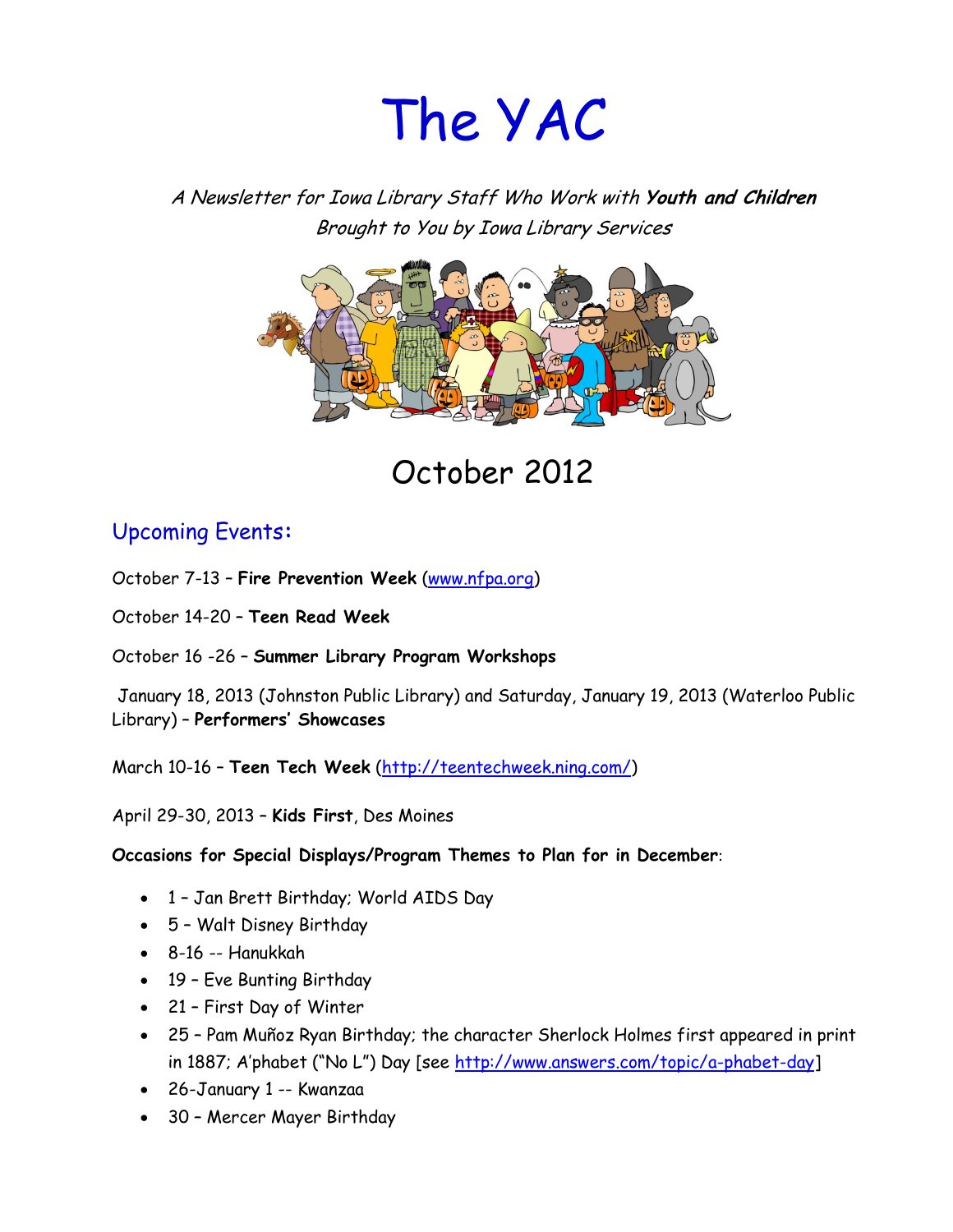## Register **Now** for Summer Library Program Workshops!

Registration is open for the 2013 Summer Library Program Workshops at sites across Iowa. See Iowa Library Services' Continuing Education Catalog, at [http://www.statelibraryofiowa.org/cgi-bin/cecat/.](http://www.statelibraryofiowa.org/cgi-bin/cecat/) Hurry! Some sites have limited space and registration for all sites will close on October  $11^{\sf th}$ .

Our workshop presenters this year are Angie Pilkington, Youth Services Manager and Samantha Helmick, Public Services Manager, of the Burlington Public Library. Angie and Samantha have an awesome program planned for you. We will also have short presentations on programming and craft ideas from librarians in each workshop from that district and we have built in time at the end of the workshop for roundtable discussions and the sharing of ideas.

The schedule of the locations is below. A DVD of the workshop will be available free of charge to anyone who cannot attend any of the workshops.



We are very much looking forward to seeing you all, and to learning and

sharing together to create another year of the wonderful summer library programs Iowans count on us to provide.

#### **2013 Summer Library Program Workshop Schedule**

Johnston Public Library 10/16 -- 10:00 a.m. (Registration begins at 9:00)

Red Oak Public Library 10/17 -- 10:00 a.m. (Registration begins at 9:00)

Northwest Iowa Technical College-Cherokee 10/18 – 9:30 a.m.(Registration begins at 8:30)

Music Man Hall-Mason City 10/19 – 10:30 a.m. (Registration begins at 9:30)

Keystone AEA-Elkader 10/23 – 10:00 a.m. (Registration begins at 9:00)

Coralville Public Library 10/24 – 10:00 a.m. (Registration begins at 9:00)

Maharishi University-Fairfield 10/25 – 10:00 a.m. (Registration begins at 9:00)

ICN Broadcast from Burlington Public Library 10/26 – 10:00 a.m. [Broadcast time: 9:00 a.m. to 3:00 p.m. - roll call taken at 9:30 and again at 2:45.]

Contact: Merri M. Monks, Iowa Library Services/State Library, Youth Services Consultant| 515-281-7572 | 800-248-4483 | [www.statelibraryofiowa.org](http://www.statelibraryofiowa.org/)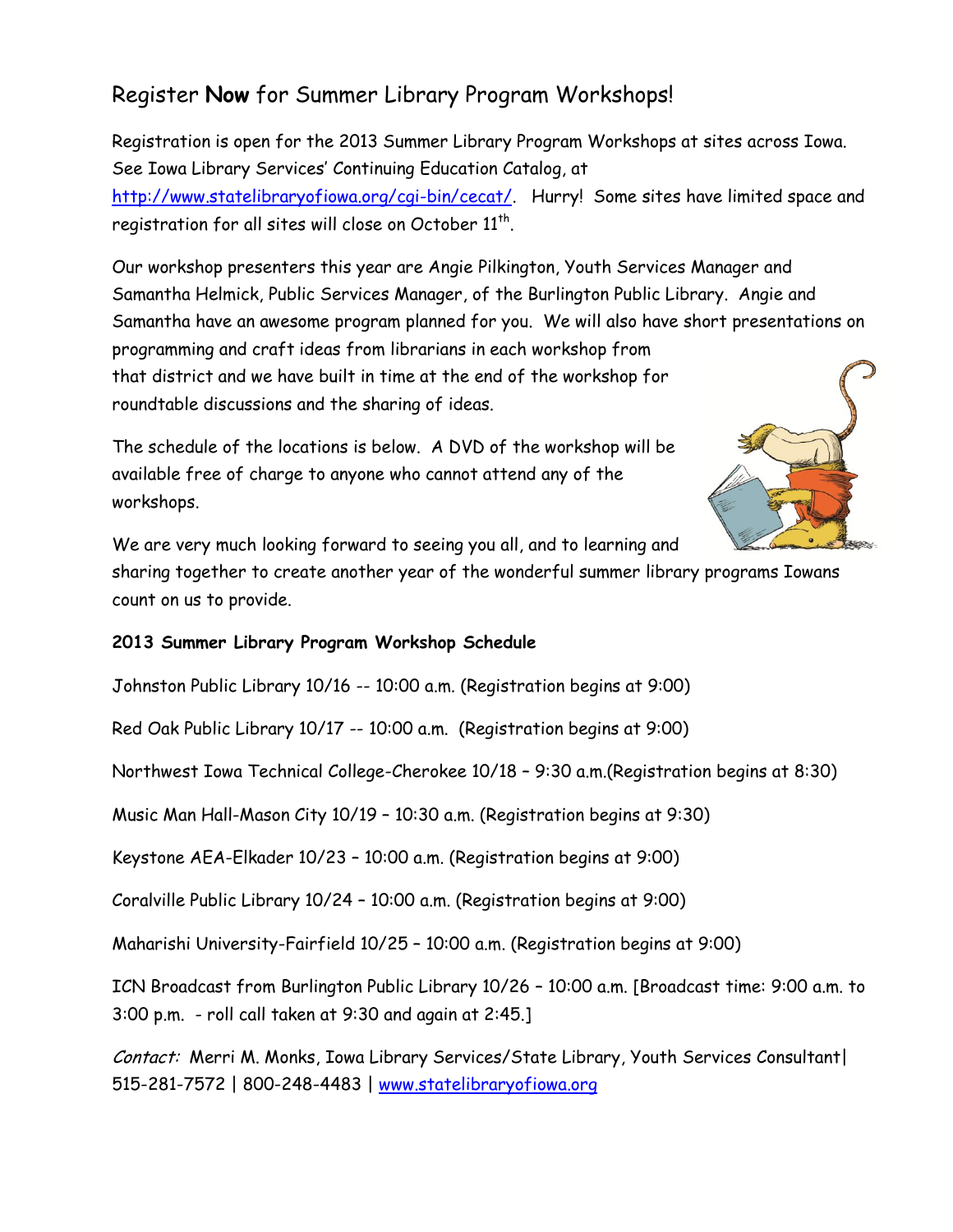

## Tips & Tricks for Bulletin Boards and Displays. . .

Easy borders for bulletin boards:

Comic strips, bookmarks, play money, cupcake papers (just put a tack through the center like a flower), strips cut from weeded books, and adding machine tape decorated with stickers or rubber stamps make great borders.

#### What if I don't have a bulletin board?

Short of display space? Try hanging items from the ceiling. For example, you might glue large letters on both sides of squares of paper (one letter per square) to spell out a short message like "READ" or "NEW BOOKS." Hang from the ceiling with thin string. Die cut 5" letters are available from your Library District Office to help you create your messages.

I have no time to decorate:

You need not decorate every bulletin board. Use plain ones to display children's artwork or articles about literacy, parenting, etc. As long as your display is neat and colorful (you might start with a pleasant shade of gift wrap or random sheets of colored paper for a background) patrons will want to take a closer look. Changing what you post frequently is important, however.

#### Assorted ideas:

One way to attract attention to your bulletin board is to make it **interactive**. Post puzzles or trivia questions and then reveal the answers after a couple of weeks. Play "Name That Book" by posting names of characters or plot summaries. Or a simple world map (with a title like "Reading Takes Us Places") where youth are invited to mark location where novels take place using a tack and small card or a sticky note. Web sites like Fun Trivia [\(http://www.funtrivia.com/](http://www.funtrivia.com/)) can be a source of ideas (for example, look for "Unusual Names in Teen Lit" and "Animals That Made Reading Fun").

Add **dimensional** items (things that stick out) to your bulletin board.

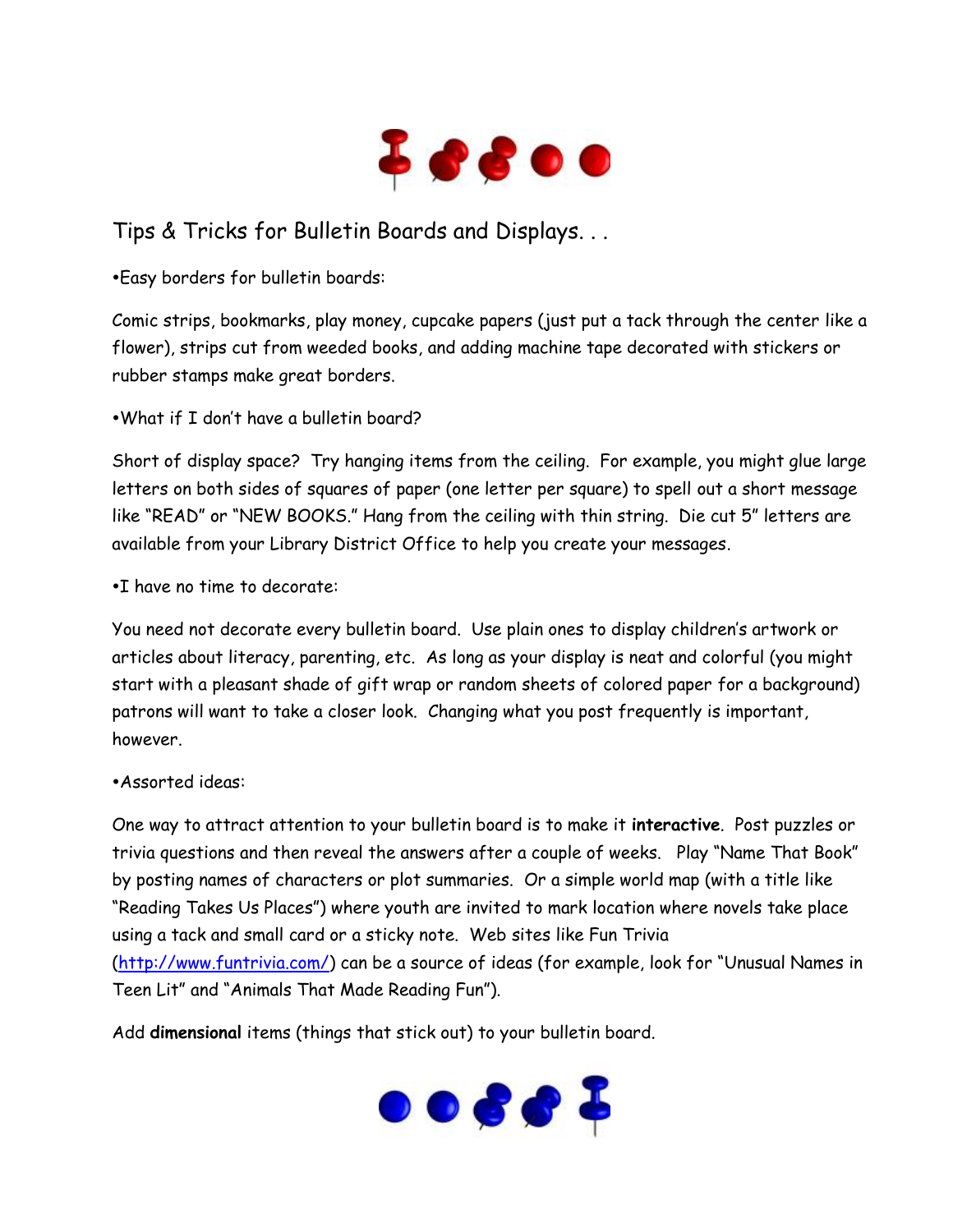# Working with Parents to Promote Early Literacy Skills . . .

One way libraries can promote early literacy skills (the skills that children need before they begin to learn to read) is through communication with parents or caregivers. A newsletter, bulletin board or handouts are good ways to offer suggestions to caregivers who visit the library or bring children for story hours. The following are resources that you might use for this purpose:

- Putting Your Family Calendar to Work -- <http://www.readingrockets.org/article/52809/> -- this is just one example of the kind of ideas you can use from the Reading Rockets website. Just pick one or two of the examples and express it in your own words. Or, you can print a sheet of monthly tips for parents just as is from the website (see <http://www.readingrockets.org/newsletters/extras/> for the pdf version).
- The National Literacy Trust offers printable materials at [http://www.literacytrust.org.uk/talk\\_to\\_your\\_baby.](http://www.literacytrust.org.uk/talk_to_your_baby)
- Hennepin County Library shares their "Reading tips in many languages" at [http://hclib.org/BirthTo6/EarlyLit\\_ReadingTips.cfm.](http://hclib.org/BirthTo6/EarlyLit_ReadingTips.cfm)

# ILEAD – An Opportunity for Library Staff!

Work with a group to learn participatory (social) media.

Immerse yourself in learning how to use participatory (social) media, while working with a team to develop a project for your library.

You could be a part of one of five teams, of five librarians per team, in Iowa to participate in ILEAD, an Institute of Museum and Library Services (IMLS) grant-funded program, to help develop new leadership and technology skills while being supported by a network of collaborating teams.

Through in-person sessions, mentoring, and collaboration you'll learn how to use technologies, then apply them to a project of your team's choosing. One group in Illinois worked on an application to connect their teens to programs at area libraries; another worked to encourage reading among youth of the community with book discussions, online author visits, and more; yet another team worked on digitizing local history information, with the community's help.

Library staff from all types of libraries are invited to apply when applications become available in October. For more information, plan to attend an online information webinar on November 1, 2012 (time to be determined)-so save this time and mark your calendars! For more information, contact Alysia Peich<http://www.statelibraryofiowa.org/contact-us/people/apeich> or your district office.

~Merri M. Monks, Iowa Library Services/State Library, Youth Services Consultant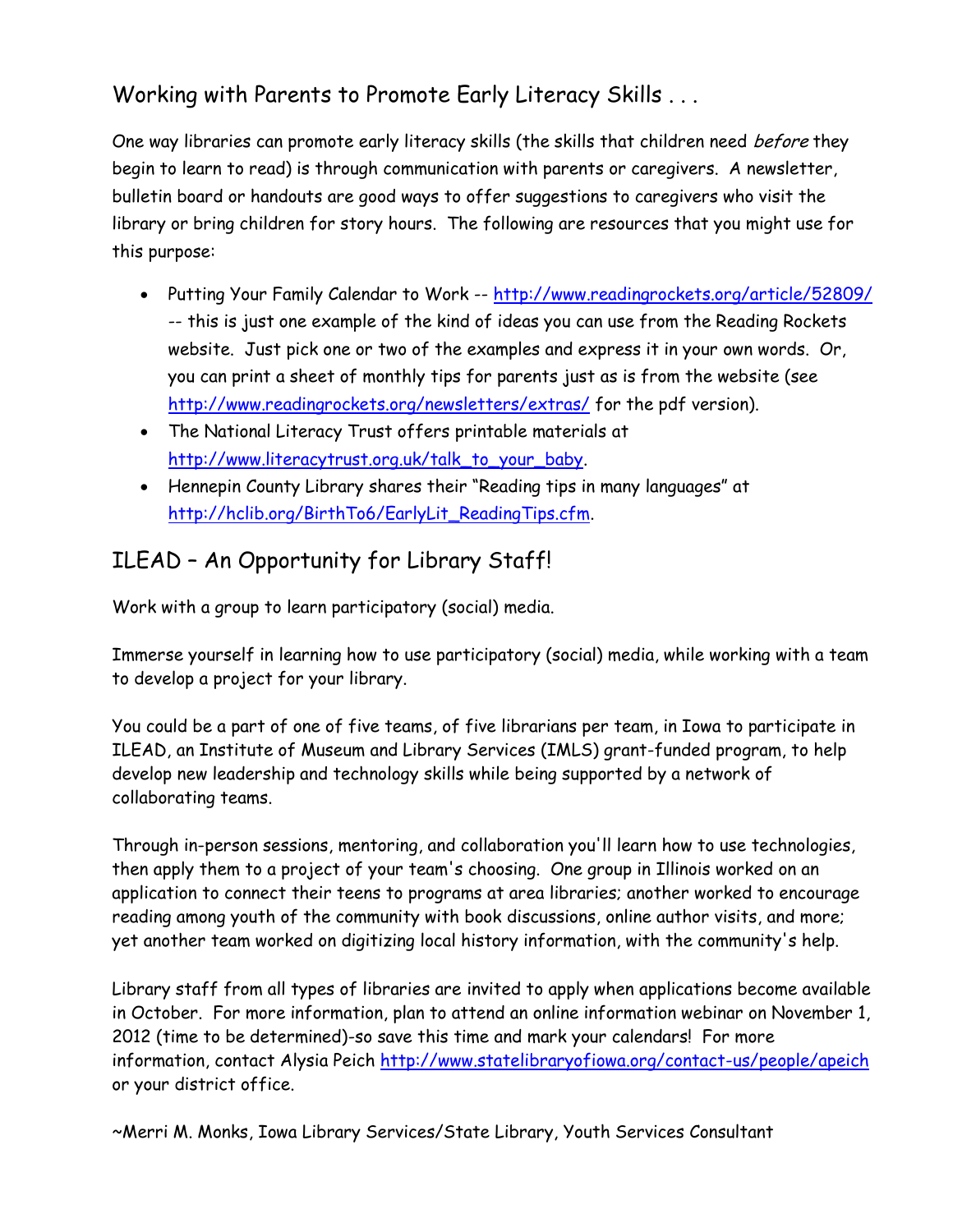Winter Holiday Crafts . . .

- A Hanukkah "Droidel" -- [http://www.starwars.com/play/online](http://www.starwars.com/play/online-activities/crafts/droidel/)[activities/crafts/droidel/.](http://www.starwars.com/play/online-activities/crafts/droidel/) For older kids.
- Vintage/recycled paper trees made from a half circle [http://pinterest.com/pin/209839663858658511/.](http://pinterest.com/pin/209839663858658511/) Cheap!
- Book Page Bird Ornament -- [http://www.bystephanielynn.com/2010/08/recycled-book](http://www.bystephanielynn.com/2010/08/recycled-book-page-bird-ornament-no2.html)[page-bird-ornament-no2.html.](http://www.bystephanielynn.com/2010/08/recycled-book-page-bird-ornament-no2.html)
- Die cut shapes available for craft projects include: gingerbread man, gingerbread boy, fir trees (about 4") to decorate, circles for snowmen and Christmas lights (about 4" – add glitter, etc.). The complete list is online at [http://www.statelibraryofiowa.org/ld/c-](http://www.statelibraryofiowa.org/ld/c-d/diecuts)



[d/diecuts.](http://www.statelibraryofiowa.org/ld/c-d/diecuts) Contact your District Office about ordering – please order early!

## Odds & Fnds

Some seasonal **storytime kits** have recently been added to the website at [http://www.statelibraryofiowa.org/ld/t-z/youthservices/early-child](http://www.statelibraryofiowa.org/ld/t-z/youthservices/early-child-lit/earlyliteracyinlibraries/earlyliteracy)[lit/earlyliteracyinlibraries/earlyliteracy](http://www.statelibraryofiowa.org/ld/t-z/youthservices/early-child-lit/earlyliteracyinlibraries/earlyliteracy). Look for "Scarecrows," "The Night Before Christmas," "Jingle Bells," and "Gingerbread Persons."

This gets my vote for "**Pinterest** Site of the Month": Library Storytime Activities, Props and Puppets at [http://pinterest.com/lmorris281/library-story-time-activities-props-and-puppets/.](http://pinterest.com/lmorris281/library-story-time-activities-props-and-puppets/)

There is a new section of the Iowa Library Services website devoted to sharing ideas for "**Getting young adults in the library**." It is under the "Tell the Library Story" heading at [http://www.statelibraryofiowa.org/ld/t-z/tell-library-story/ttls-ideas/ttls-ideasd.](http://www.statelibraryofiowa.org/ld/t-z/tell-library-story/ttls-ideas/ttls-ideasd) And please be sure to share your ideas with Annette Wetteland at [annette.wetteland@lib.state.ia.us\)](mailto:annette.wetteland@lib.state.ia.us) so that she can add them to the page!

Just for fun . . . Have you seen the **Storybook Dollhouse** from the Dayton Metro Library at [http://kids.daytonmetrolibrary.org/storybook-dollhouse?](http://kids.daytonmetrolibrary.org/storybook-dollhouse)

**Upcoming webinars** (Thanks to Alysia Peich at the Iowa Library Services Des Moines Office!):

October 3 (2-3 pm) -- **What's New for Storytimes** (Infopeople)

Is conducting storytime the favorite part of your job - but also the task in which you feel "burned out?" If so, this webinar will give you ideas to refresh your storytimes with new books to engage your audience. Whether you are relatively new or a longtime storytime presenter, everyone will take away storytime plans, booklists, and resources to revitalize this essential library program.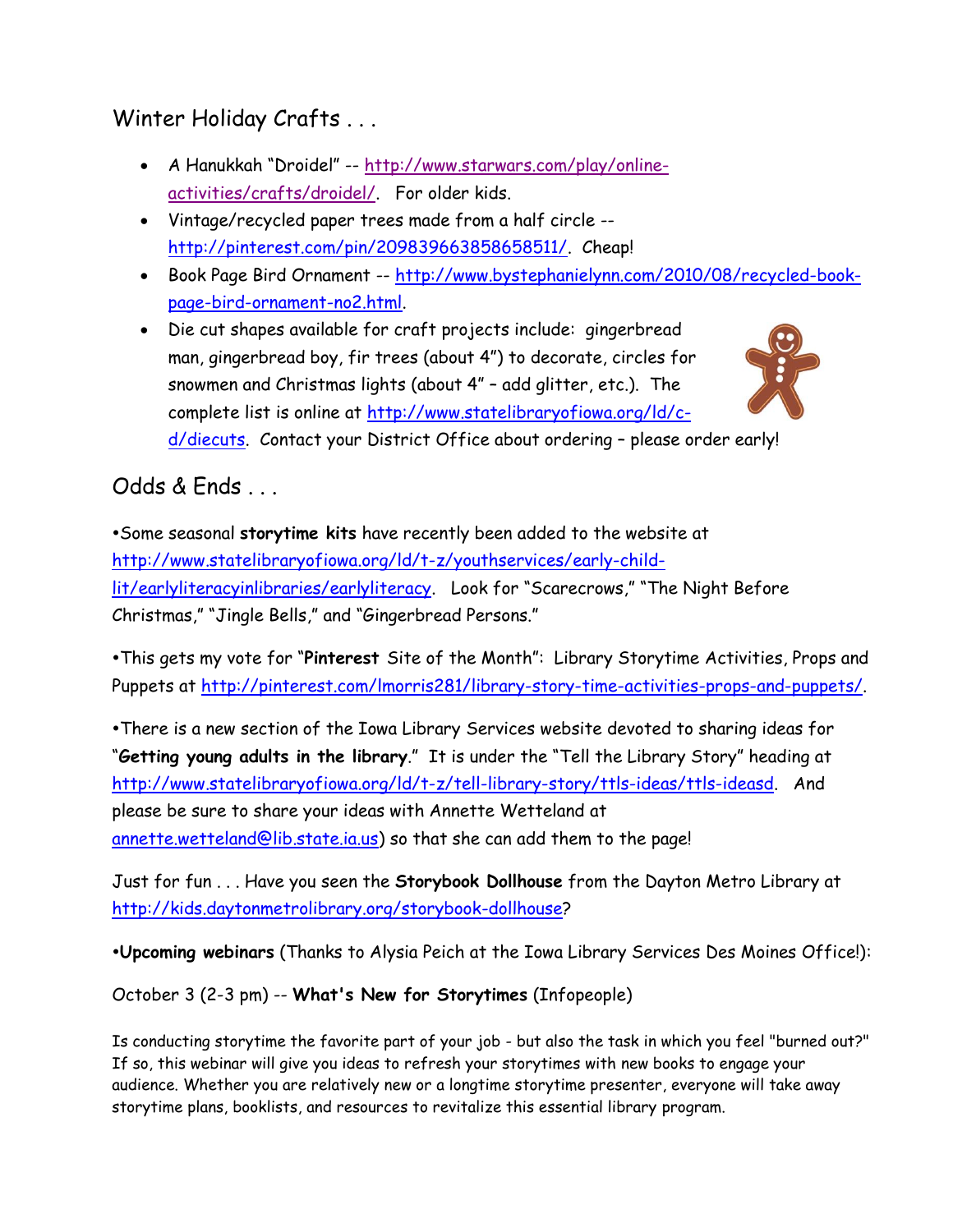For more information and to register for this program, visit: <http://infopeople.org/training/view/webinar>

#### October 4 (2-3 pm) -- **Getting Boys to Read: Seeing Your Library Through a Guy's Eyes** (School Library Journal)

Ever help a guy find food in the refrigerator? In this fun and informative webinar, you'll discover how some everyday observations - like that time you maybe helped a guy find the mayo that was right in the front of the fridge - are really vital clues for thinking about getting boys to read in your library. In addition to the fun, the serious side of the topic will be addressed, including why the gap between boys' and girls' reading levels is a major concern among health experts and educators, and why the vast majority of reluctant readers are boys. Attendees will learn some tips to promote and support genres that boys like, including comic books, graphic novels, sports, and nonfiction, as well as some ideas for creating reading role models and communities for boys grades K-12. If you want ways to get books in the hands of your guys - and take a different look at how we think about getting boys to read - this session will inspire you.

For more information and to register for this program, visit: <http://www.slj.com/category/webcasts/>

October 9 (11-12 pm) -- **Graphic Novels** (Library Journal)

Join us for our fall graphic novel webcast! You'll get a sneak peak at some of the great graphic novels hitting the shelves over the next few months and hear tips on how to share the exciting world of graphic novels with your patrons. Random House will discuss their upcoming titles from DC Comics, Del Ray, Archie Comics, and Kodansha: something for everyone. Hear more about Superman trying to get back in touch with the "normal" people, romantic hijinks staged by a devious novelist just so she can write about them, the real story of Steve Jobs' failings as well as his successes, and what the best stories are from the epic 20-year history of Sonic the Hedgehog, the longest running comics series based on a videogame. And that's just a few of the titles starring in this webcast.

For more information and to register for this program, visit: <http://lj.libraryjournal.com/category/webcasts/>

#### October 11 (1-2 pm) -- **Warm up to Reading: Getting Kids Hooked on Books** (Booklist)

The weather may be getting cooler, but books are always hot. Join Booklist senior editor Ilene Cooper and representatives from ABDO Publishing, DK Publishing, James Lorimer & Co., and Listening Library to learn about books and media designed to spark reluctant readers' interest in reading-be it turning pages or pushing play.

For more information and to register for this program, visit: <http://www.booklistonline.com/GeneralInfo.aspx?id=63>

October 16 (1-2 pm) -- **Common Core & More: Surprising Reasons to go Graphic** (Booklist)